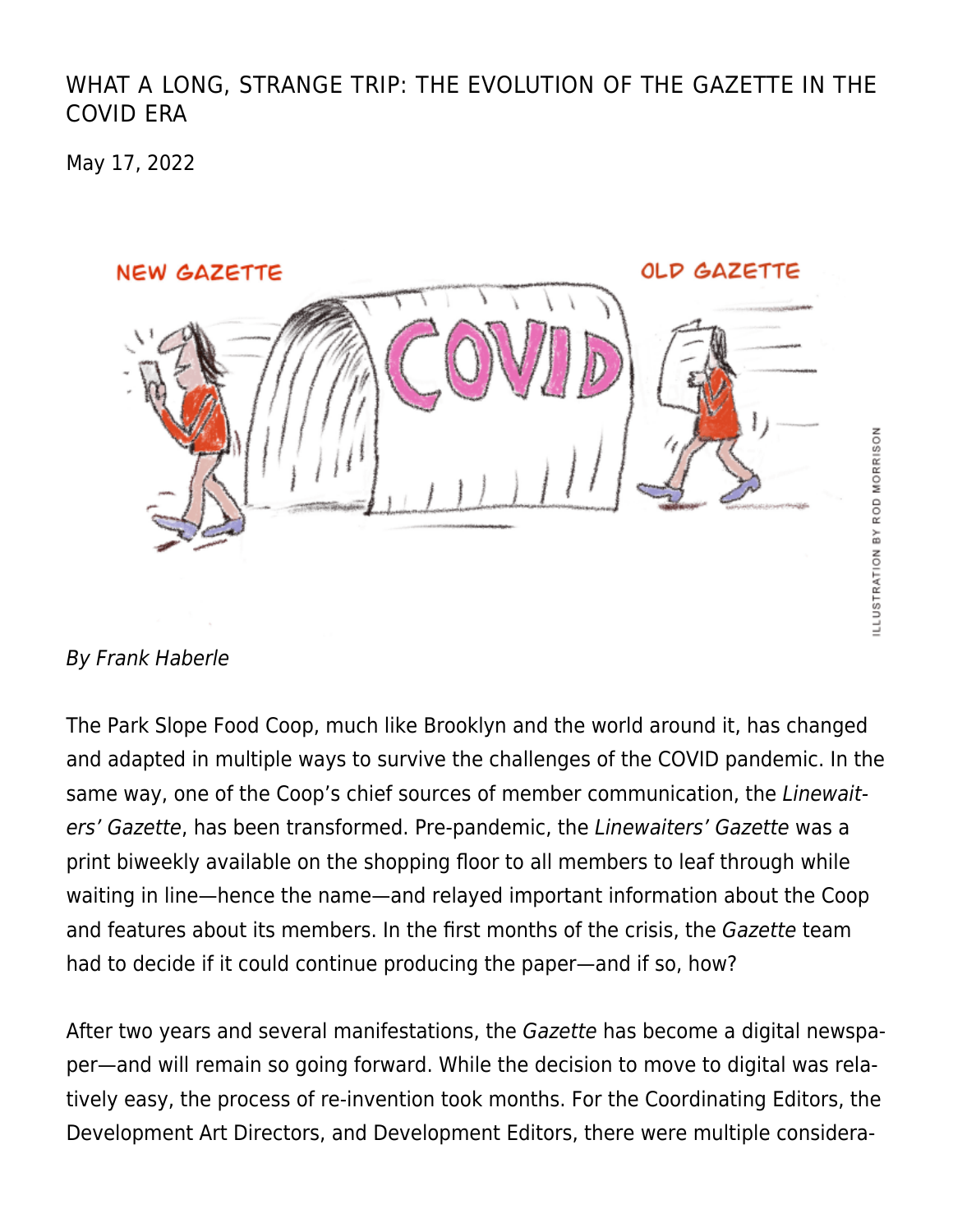tions from an editorial, artistic, and technical perspective regarding how this new Gazette could best serve the needs and interests of the Coop community.

The Gazette's transformation was the result of thousands of work hours by dedicated staff editors, reporters, artists, and technicians. Recently, we asked several key Gazette staff about their role and experience during the digitization process, and their take on the change and its results.

# **What do you think of the change to digital, and what was your role in the decision?**

"It's a change that was overdue," said Carey Meyers, a Coop member since 1997 and past reporter who became one of three Coordinating Editors in 2019. "Digital is more eco-friendly, it's in color, and it offers so much more flexibility in how we share news and stories about the Coop, the PSFC community, and issues that affect us and the food we eat. In fact when I first talked with Nancy [Rosenberg, Coordinating Editor] in 2019 about joining her as a coordinating editor, I agreed to do it with the understanding that we'd develop a process to create a digital Gazette."

"Carey, Tom Moore, and I talked about going digital from the get-go," said Rosenberg, a Coop member since 1994. "We wanted a more nimble paper and the opportunity to remake the Gazette, which probably had not been substantially reimagined since it was founded in the 1970s. In its last iteration, it contained three separate calendars, lots of boiler-plate and various features that used up ink, but didn't create a dynamic reading experience. Now that I know how much work digitization requires, I'm guessing it would not have happened without the pandemic."

"I supported the digital evolution of the Gazette wholeheartedly right from the start," said Eva Schicker, a Development Art Director for the Gazette since 2000. "My role was supportive. Nancy, Matt [Landfield], and Midori [Nakamura] were hosting early Zoom talks about the digital implementation. After these Zoom meetings, I talked to all our Team 4 illustrators and photographers and asked them to consider getting on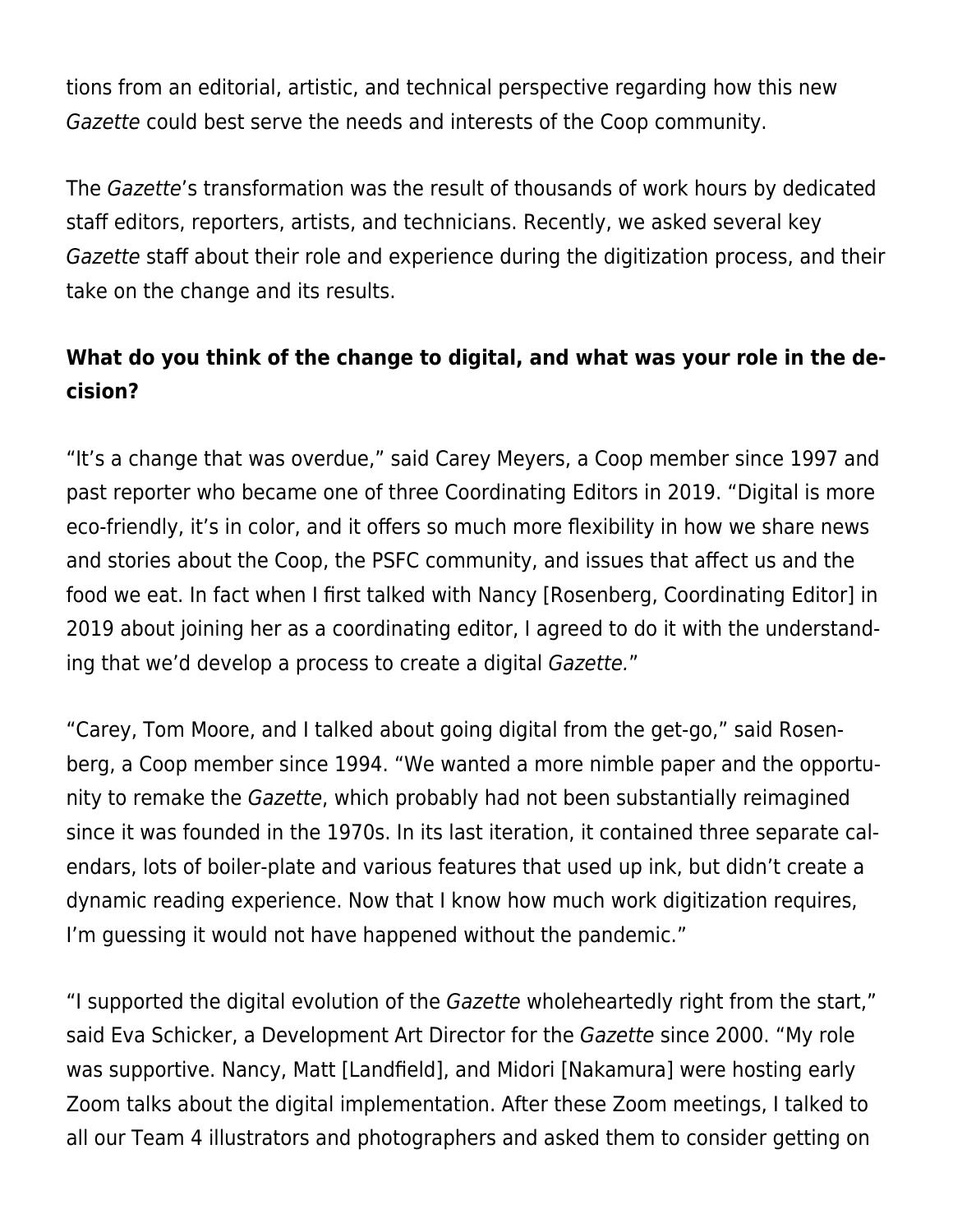board, and they all did. As a Development Art Director, I immediately loved that we could go to full color on the illustrations and photographs."

During the first six months of the pandemic, Rosenberg added, "we ran on fumes. By the early fall of 2020, people were generally exhausted about everything, and it became hard to keep the Gazette going when no one else at the Coop was required to work. Nonetheless, that first iteration was not a wasted effort. That was the period when [Co-Coordinating Editors] Matthew Landfield, Carey, and I basically laid out the foundations for the digital Gazette. We took a six-month break before starting once again to figure out how the digital paper could really succeed. Matt guided us toward WordPress as the format that would work best for the most people, he and Midori Nakamura chose the template, and then Matt dove deeply into coding. He had some help along the way, but he was the prime creator. So many unpaid hours went into the workflow creation."

"Matt Landfield was the key to digitization," Nancy continued. "Matt was actually sick with COVID when he designed the first iteration of the digital Gazette. I don't know how he managed to do so. But, there were a lot of people eager to keep the Gazette going—I think it was a way to deal with the shock of the early pandemic and, perhaps, a denial that things could go really badly. People poured a lot of energy into that first digital version. People were stuck at home, dealing with illness, children, and challenging job situations, but they still wanted to keep the Gazette alive."

"This was a great COVID project," Meyers added. "It needed to happen, and the pandemic flipped the switch to get it started. It allowed us to rethink every aspect of the Gazette, and to be deliberate about how to offer stories and information to our Coop community in fresh and interesting ways."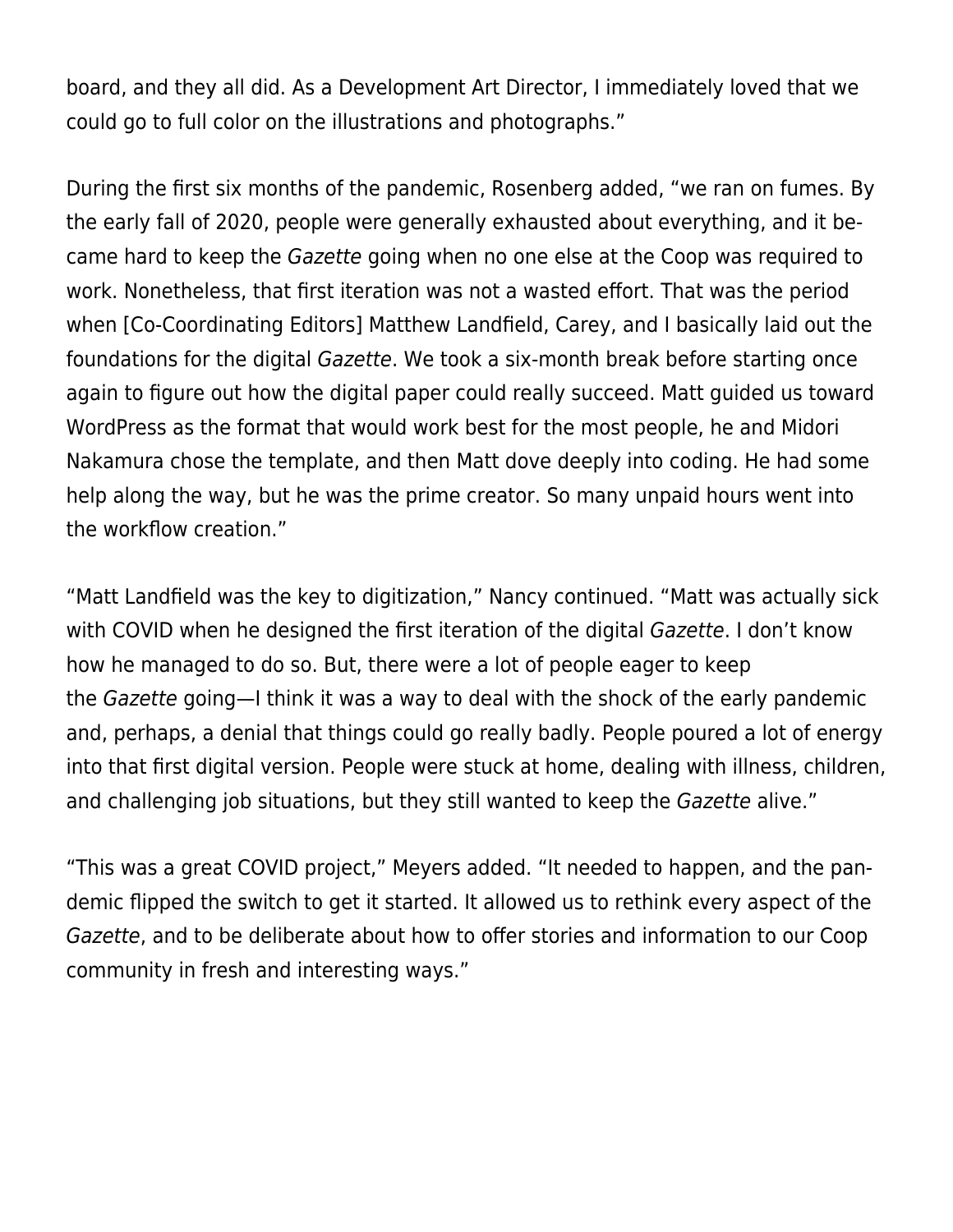

### **What was your experience with the move from print to digital? What was gained and what was lost?**

"In a strange way, the online Gazette process actually brought our Team 4 together during the pandemic," Schicker said. "We had something to wrap our minds and hearts around. We experimented with styles and iconic art development, and learned a lot about what works best in a WordPress format. It took some trial and error to get the right specs in place, but that turned out all fine."

"I loved the charm of the old Gazette and the physical copies I could toss in my cart and read while in line or at home," said Leila Darabi, who joined the Coop in 2015 and the Gazette, as a reporter, in 2016. "As a reporter, it always frustrated me that the issues were only available for a two-week period or online as a clunky and hard-to-read PDF that was hard to scroll. With the change to digital, we now have unique links that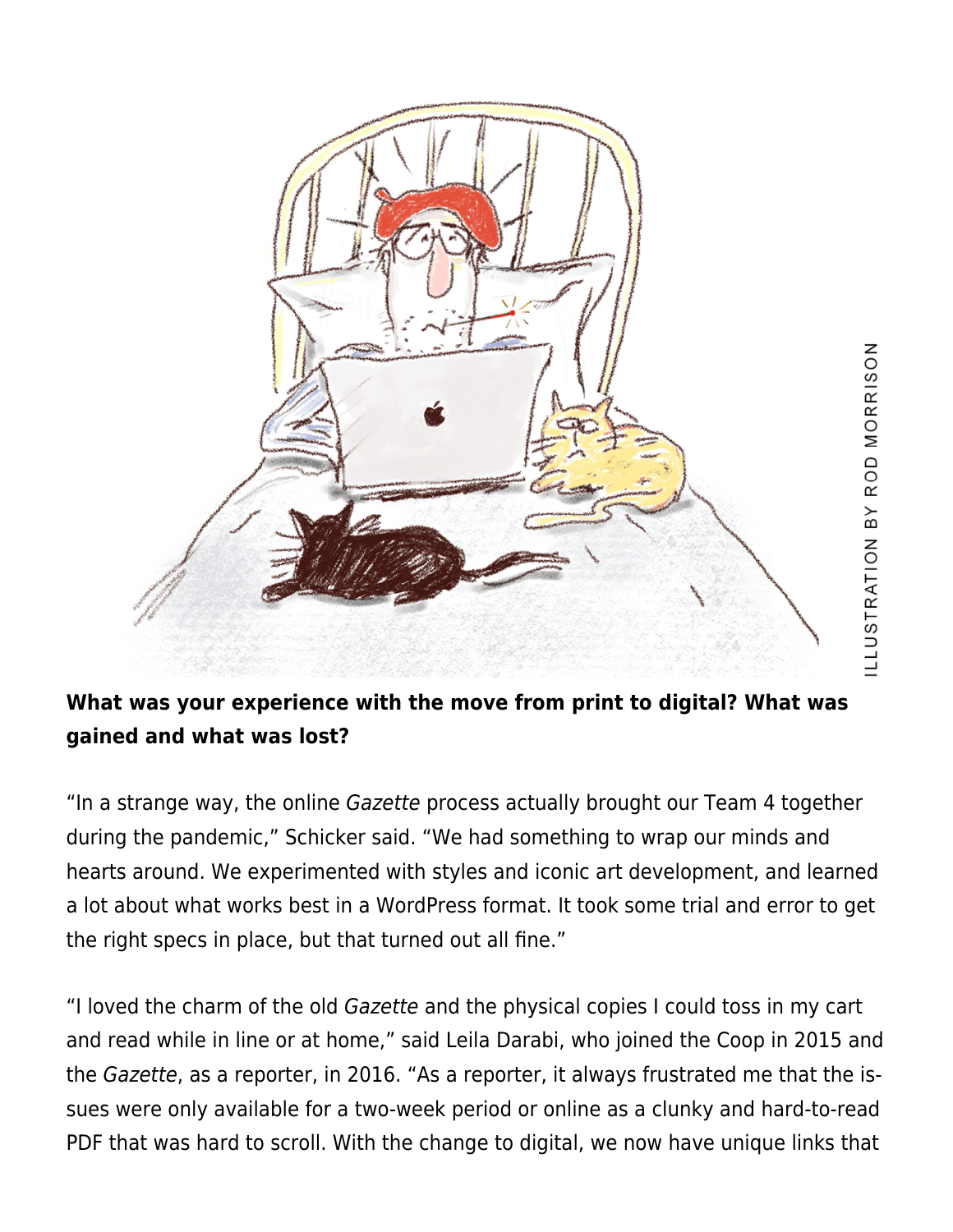we can email and post and that the Coop Instagram and Twitter feeds can share. And we have analytics to see who clicks on the articles. It has also been very cool to see the art and photography team expand what's possible with color and animation."

"Transitioning from print to online was both painful in some ways and very natural in others," observed Landfield, who spearheaded much of the technical effort. "On the one hand, abruptly terminating production of the print version was painful. We definitely all felt a sense of loss in having the Gazette go silent. Having the change forced on us by the pandemic was, like so much else, a profound shock. But as the time spent in lockdown extended, it came to seem par for the course that we would put the Gazette's stories online. Everything else was online now anyway! Why not the Gazette? So that seemed very natural, a no-brainer. "

"In making the transition to an online journal," Landfield added, "for the Coop there were meaningful positives. For one, the Coop is saving money. Second, while readership of the print issue was what it was, many copies of the printed paper would go to recycling. So we are using less paper now. Beyond that, using a digital platform like WordPress gives us much clearer data about readership, which can help inform what kind of content the Gazette produces in the future. In addition, we have the potential to reach a wider reader base with the online Gazette than we were ever able to do with the print publication, as [linewaitersgazette.com](http://linewaitersgazette.com/) is available publicly. That also means that individual stories and the site itself can be shared and accessed via social media.

"What was lost," Landfield continued, "is the tangible, physical object that you can hold in your hand. That does mean that some readers who are not online will miss out. But in a day and age when everything is online and so much of our communication is done via smartphone, it's increasingly difficult not to be represented online. Sometimes I do miss not being able to grab the paper and peruse it while tucking my cart into the pasta aisle, but I also like being able to know about what's going on at the Coop without actually being at the store. "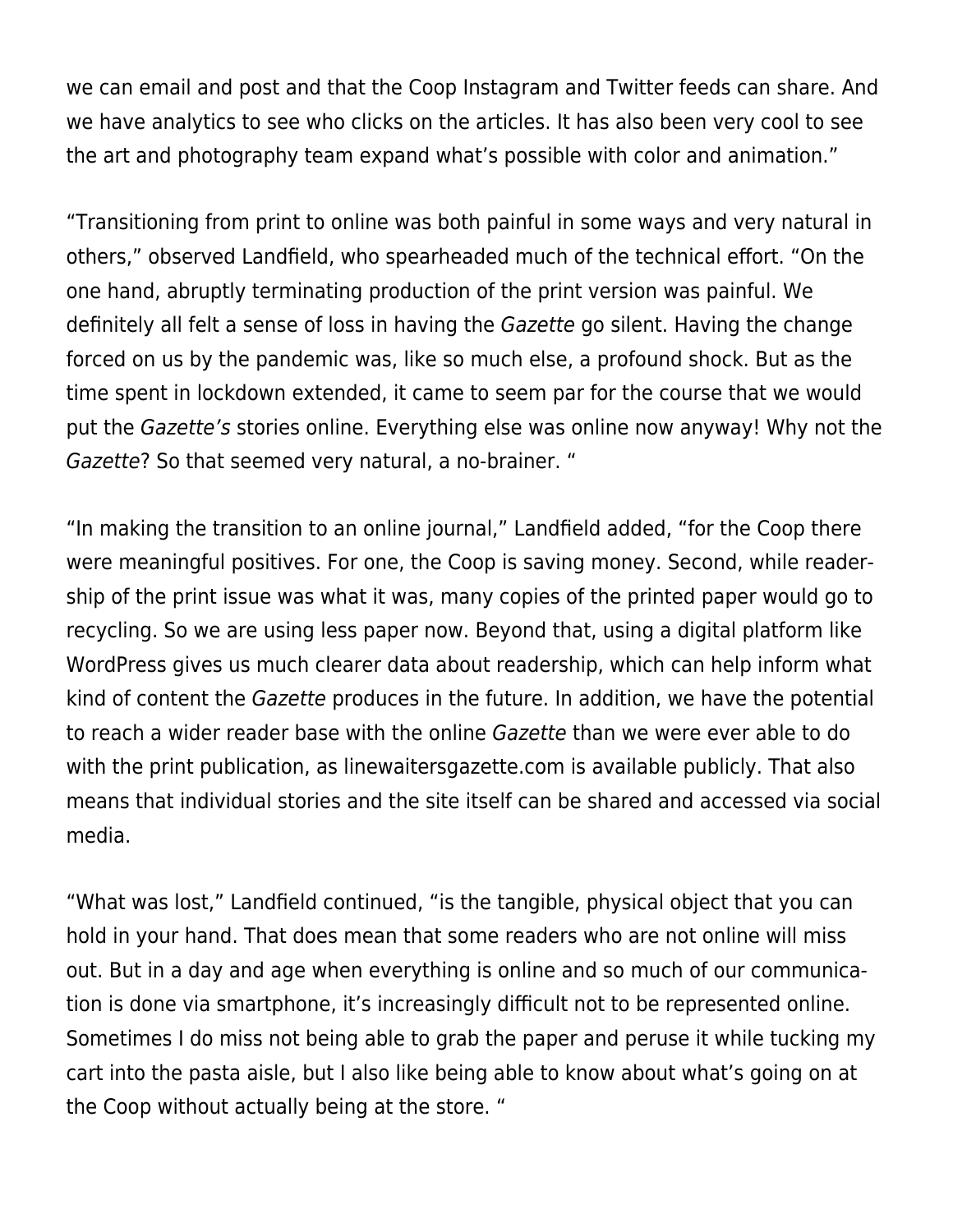"The best learning from the pandemic is to always keep open communications," Schicker reflected. "Everyone is doing such an amazing job. We realized that producing one detailed lead illustration can easily take 8 to 12 hours, and it's really a lot that the illustrators are giving. And it's also something that they can be very proud of."

"The digital Gazette is still a work-in-progress," Rosenberg said. "One of the great things that it has offered is the chance to let our artists shine. We used to have beautiful photographs that would then look like mud once they were in print. Now, the art work is a major feature of the newsletter. We even have GIFs!"

# **What is your sense of the member reaction to the new digital format, and what can we do to build a broader audience for the** *Gazette***?**

Darabi offered that the response she has received has been entirely positive. "There are many ways we could build the audience, given the capacity. As a professional communications strategist, if the Coop were my client and the Gazette something we wanted to promote, I would do an audit of the existing channels and target audience and suggest we start there. There is a lot we could be doing and that I hope to see us build out over time."

Schicker added: "My Coop friends who are not on the Gazette are very surprised to hear that there is now a digital Gazette. In most cases, they don't know how to access it, on what device, or how to get it delivered without having to do anything. But they are very interested."

Moving forward, Landfield said, "we are actively seeking to expand the diversity of viewpoints and voices represented on the Gazette to ensure that we cover and are covered by a range of voices that represent the membership of the Coop at large. And we are also looking at ways to add new types of content and features of the Gazette that will be useful to the Coop membership.

"This has been a long journey," Landfield reflected, "one that is far from over. We've